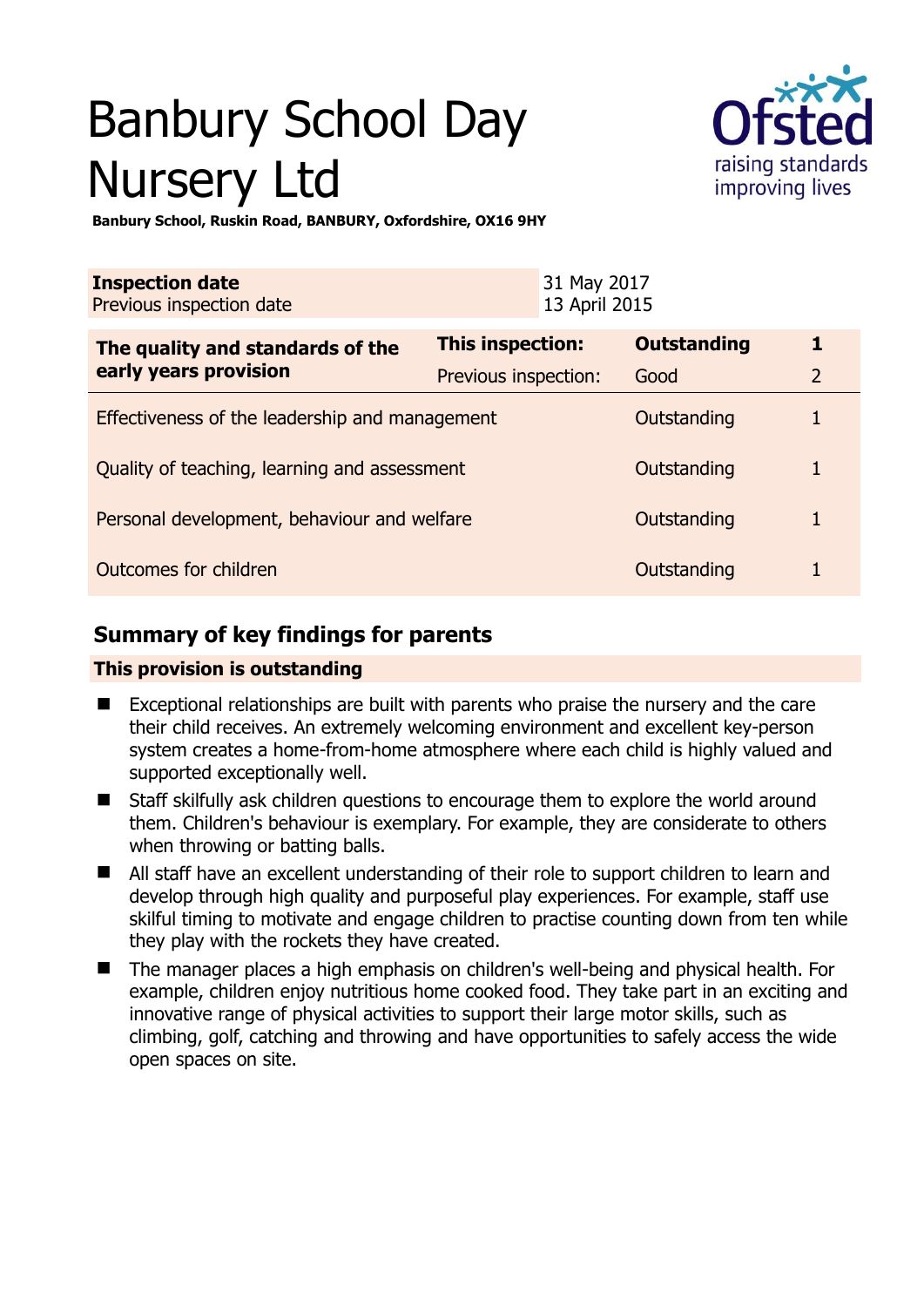## **What the setting needs to do to improve further**

## **To further improve the quality of the early years provision the provider should:**

■ monitor the impact that additional partnership working with other professionals has on further enhancing the already excellent outcomes for all children.

## **Inspection activities**

- The inspector observed the quality of teaching and the impact this has on children's learning.
- The inspector looked at relevant documentation, including policies, safeguarding procedures, risk assessments and children's progress reports.
- The inspector spoke to parents and took account of their views.
- The inspector discussed self-evaluation with the manager.
- The inspector joined the manager to observe children's learning in an activity.

### **Inspector**

Tiffany Morris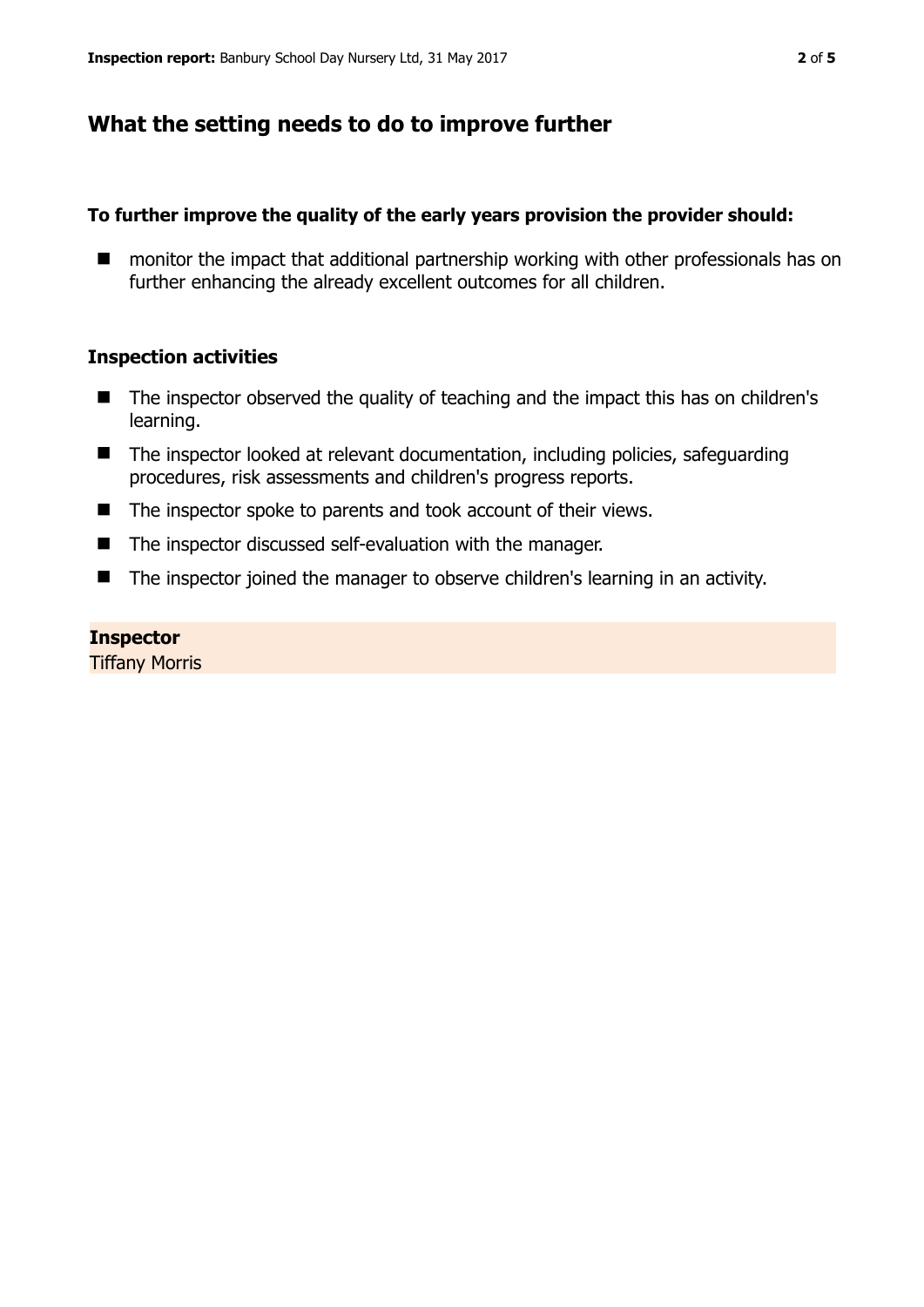## **Inspection findings**

#### **Effectiveness of the leadership and management is outstanding**

Safeguarding is effective. Staff training, including child protection, is up to date and of the upmost importance, resulting in an excellent knowledge of how to keep children safe. Staff work exceptionally well together, for example, they communicate to each other when leaving an area to ensure children are constantly supervised. The manager considers staff's views when planning staff meetings, resulting in significant levels of staff engagement. The manager rigorously reviews and monitors all aspects of the provision and involves staff, parents and children in the self-evaluation process. She has identified that they could build on the already excellent working relationships with other professionals to enhance the experiences and support for children even more.

#### **Quality of teaching, learning and assessment is outstanding**

Staff welcome parent's involvement in children's learning. They encourage parents to actively take up home visits before children start to enable key persons to identify children's current interests and what they can already do. As a result, staff provide extremely well planned activities which reflect children's interests and maximises their learning opportunities. Staff's excellent knowledge of child development and superb observation skills lead to sharp assessment and focused individual planning for children's next steps. Staff have high expectations of children's achievements. They build a rich and innovative culture of excellence, where teaching highly motivates children to engage and flourish in their learning. Children who have special educational needs and/or disabilities are exceptionally well supported to make excellent progress in relation to their individual starting points.

### **Personal development, behaviour and welfare are outstanding**

Staff have an exceptional knowledge of all children's individual needs. Extremely effective systems are in place to provide consistency in children's care, for example, children are assigned two key persons to ensure they are always cared for by a familiar adult. Children develop an excellent awareness of keeping healthy through discussion about healthy food choices and personal care routines. Children learn about the wider world and gain an understanding of their individuality and each other's differences. They learn about different countries and taste foods from around the world.

### **Outcomes for children are outstanding**

Children count objects, investigate ways to problem solve and develop exceptional independence ready for their next stage of learning. Enticing resources are accessed independently. Children's early writing and literacy skills are developing well. Children show high levels of confidence to explore their surroundings and rapidly gain an excellent understanding of how to take care of themselves.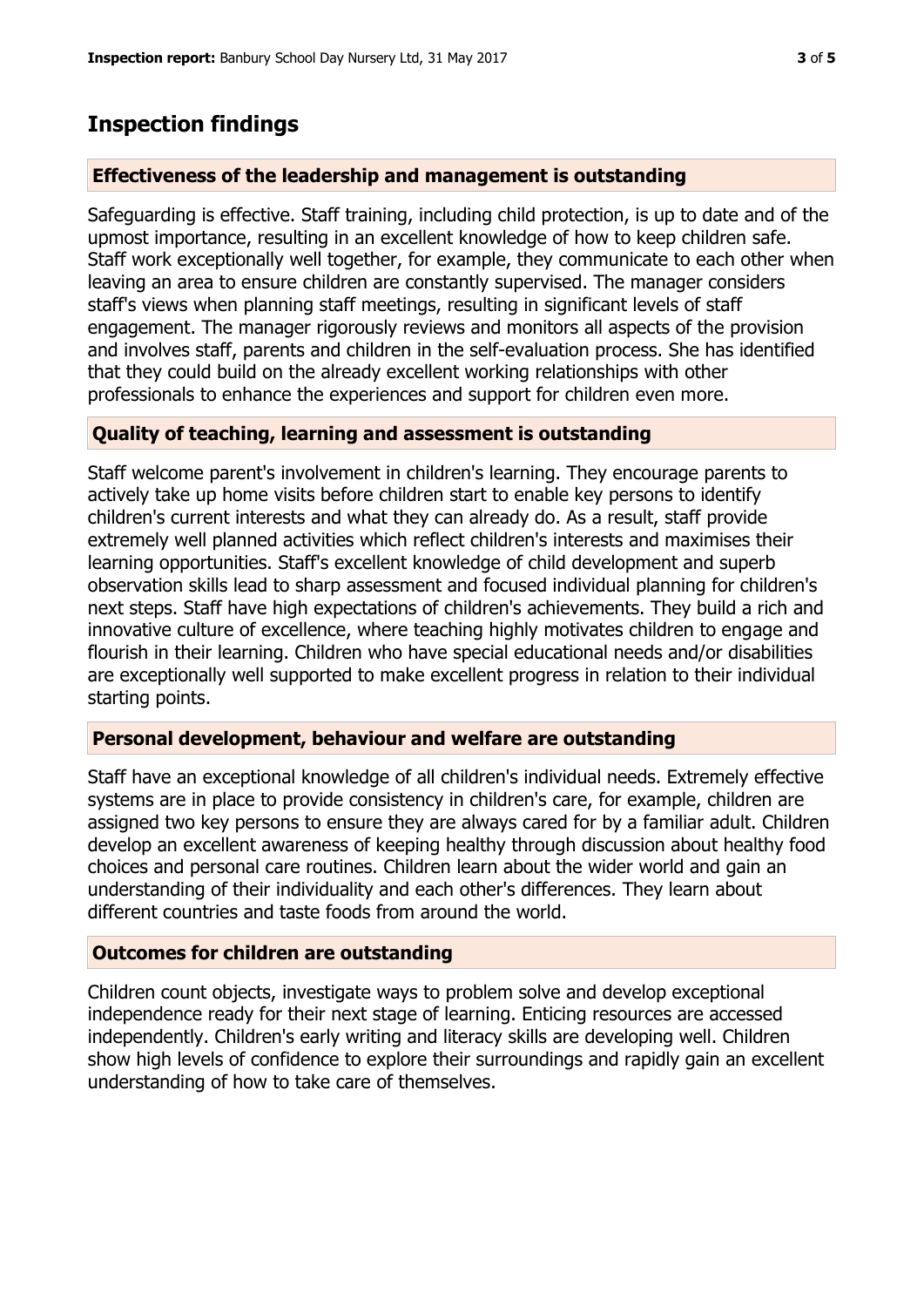# **Setting details**

| Unique reference number                             | EY417353                                                                             |  |
|-----------------------------------------------------|--------------------------------------------------------------------------------------|--|
| <b>Local authority</b>                              | Oxfordshire                                                                          |  |
| <b>Inspection number</b>                            | 1094545                                                                              |  |
| <b>Type of provision</b>                            | Full-time provision                                                                  |  |
| Day care type                                       | Childcare - Non-Domestic                                                             |  |
| <b>Registers</b>                                    | Early Years Register, Compulsory Childcare<br>Register, Voluntary Childcare Register |  |
| Age range of children                               | $0 - 5$                                                                              |  |
| <b>Total number of places</b>                       | 48                                                                                   |  |
| Number of children on roll                          | 48                                                                                   |  |
| Name of registered person                           | Banbury School Day Nursery Ltd                                                       |  |
| <b>Registered person unique</b><br>reference number | RP530159                                                                             |  |
| Date of previous inspection                         | 13 April 2015                                                                        |  |
| <b>Telephone number</b>                             | 01295256400                                                                          |  |

Banbury School Day Nursery registered in 2000. It operates within a large comprehensive school in Banbury, Oxfordshire. It is open 50 weeks of the year from 8am to 5.30pm. The nursery receives funding for the provision of free early education to children aged two, three and four years. The nursery employs 14 members of staff, twelve of whom hold appropriate early years qualifications at level 3. The remainder of staff hold appropriate level 2 qualifications.

This inspection was carried out by Ofsted under sections 49 and 50 of the Childcare Act 2006 on the quality and standards of provision that is registered on the Early Years Register. The registered person must ensure that this provision complies with the statutory framework for children's learning, development and care, known as the early years foundation stage.

Any complaints about the inspection or the report should be made following the procedures set out in the guidance 'Complaints procedure: raising concerns and making complaints about Ofsted', which is available from Ofsted's website: www.gov.uk/government/organisations/ofsted. If you would like Ofsted to send you a copy of the guidance, please telephone 0300 123 4234, or email enquiries@ofsted.gov.uk.